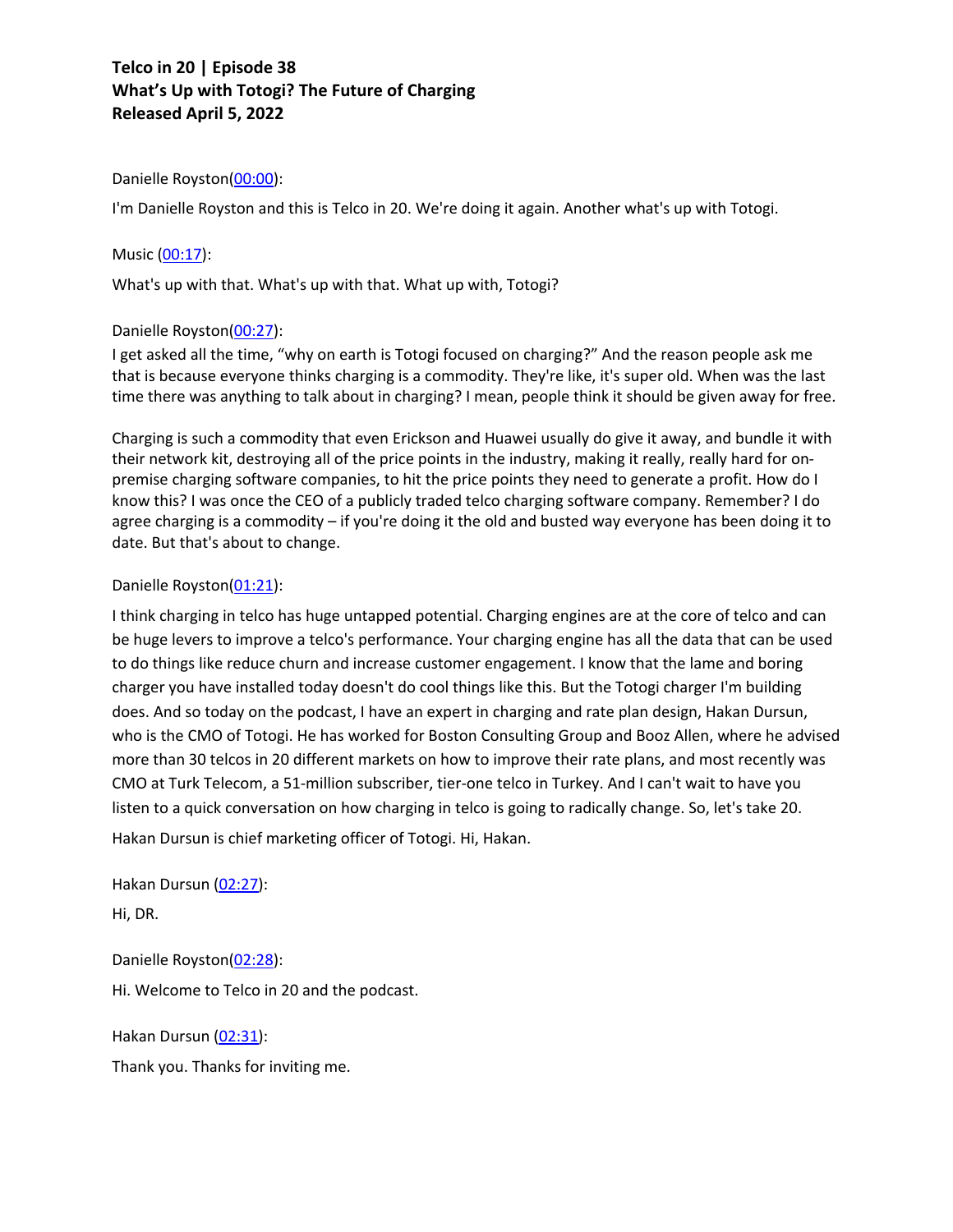### Danielle Royston(02:33):

I think this is gonna be a super fun conversation. The first thing I wanted to do was tell everyone about how you were one of the first people I hired at Totogi. And when I found you at the time, I believe you were CMO of Turk Telecom, which is a 51-million subscriber, tier-one telco. And so, tell me again about the first time that we met. How did that all happen?

## Hakan Dursun (02:57):

I think we met in November 2020. I received a random phone call on a Friday night. And it was you. I was actually driving for dinner and I pulled over right away to take the call.

## Danielle Royston(03:10):

Was it like [sound effect] on the side of the road?

## Hakan Dursun (03:13):

Exactly. And we hit it off immediately. It was a great conversation. And at the time I think I had two offers on the table, both were C-level telecom offers. But here I am with you. I joined Totogi.

Danielle Royston(03:26): You joined Totogi.

Hakan Dursun (03:28): I am with Totogi.

## Danielle Royston(03:28):

I was telling you all the crazy things I wanted to go do. And it was a random call. I got your resume and found you, and I just WhatsApped you, I just called you out of the blue. And so, the reason I really love talking to you all the time, even still, is that you have an amazing perspective of what it's like to be a real chief marketing officer, a real CMO inside of a telco. And so, I imagine these people busy at their desk, busy in their job, probably the most time that they spend their time on is thinking about and designing exciting plans and tariffs, right? Like how are they gonna monetize the network and offer it to the subscribers in a way that people wanna buy it? And so, the plan design and these tariffs is a big component, a big piece of the charging engine. And so, what's it like to be a CMO designing and managing all of these plans?

### Hakan Dursun (04:27):

There are tons of plans, DR. Thousands of plans to deal with. Plans for prepaid, plans for post-paid, plans for acquisition, plans for retention, plans for ARPU, plans for migration, plans, plans, plans …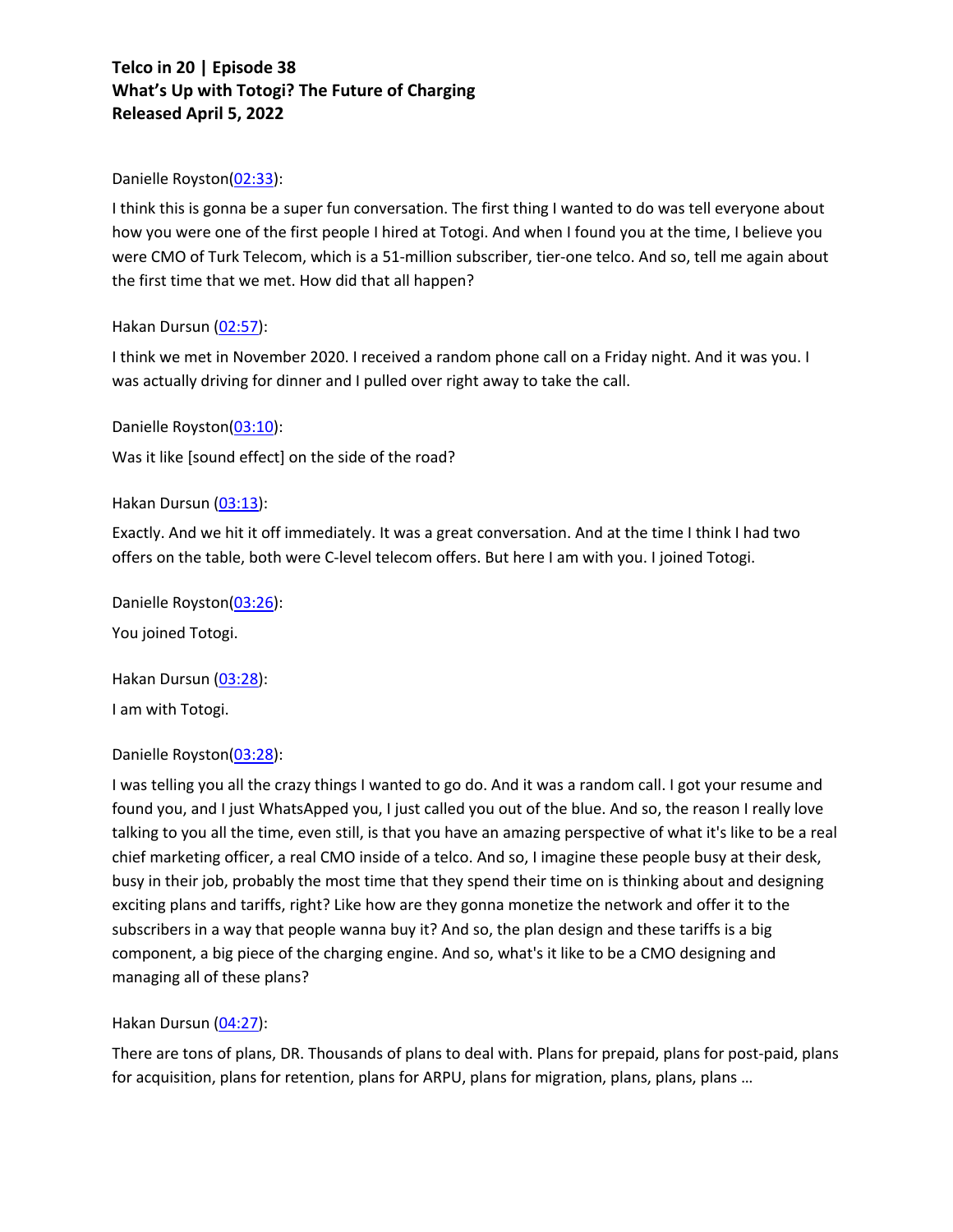## Danielle Royston(04:44):

Old plans, new plans, plans for World Cup, plans for Olympics. I mean, it's, it's crazy. Yeah.

### Hakan Dursun (04:51):

Exactly. And the key insight is, 90% of the subscribers are on 10% of the plans only.

## Danielle Royston(04:59):

That's insane. That's such an interesting insight. It was something you told me way back, this interesting distribution of subscribers to the plans that they've signed up for. And so, why is it? Is it because it's super easy to generate plans? It's really easy to launch new plans to market? So CMOs are just like, yeah, try a bunch of different experiments. And it's so easy, so quick, it doesn't matter? Is that why there's so many plans inside of a telco?

## Hakan Dursun (05:25):

How long do you have for me to tell you about this terrible process?

Danielle Royston(05:30):

I had a small feeling that it was an awful, awful process.

### Hakan Dursun (05:35):

It takes months. Even the simplest plan takes months. And if I want to do something cool, like a bundle with Netflix, or a bundle with Spotify, then it really takes five to six months.

Danielle Royston(05:49):

Half a year.

Hakan Dursun (05:50):

So I can never respond to competition in time. I can never take quick action, and I have to go to IT for everything. The process is like never-ending table tennis between marketing and IT.

Danielle Royston(06:03):

Ping pong. Yeah. Back and forth.

### Hakan Dursun (06:05):

Back and forth, exactly. And in addition, I have to stop all my business activities because there is a version upgrade of the charging engine. Or, I just have to depend on my vendor's capability for doing what I want to do. That's crazy.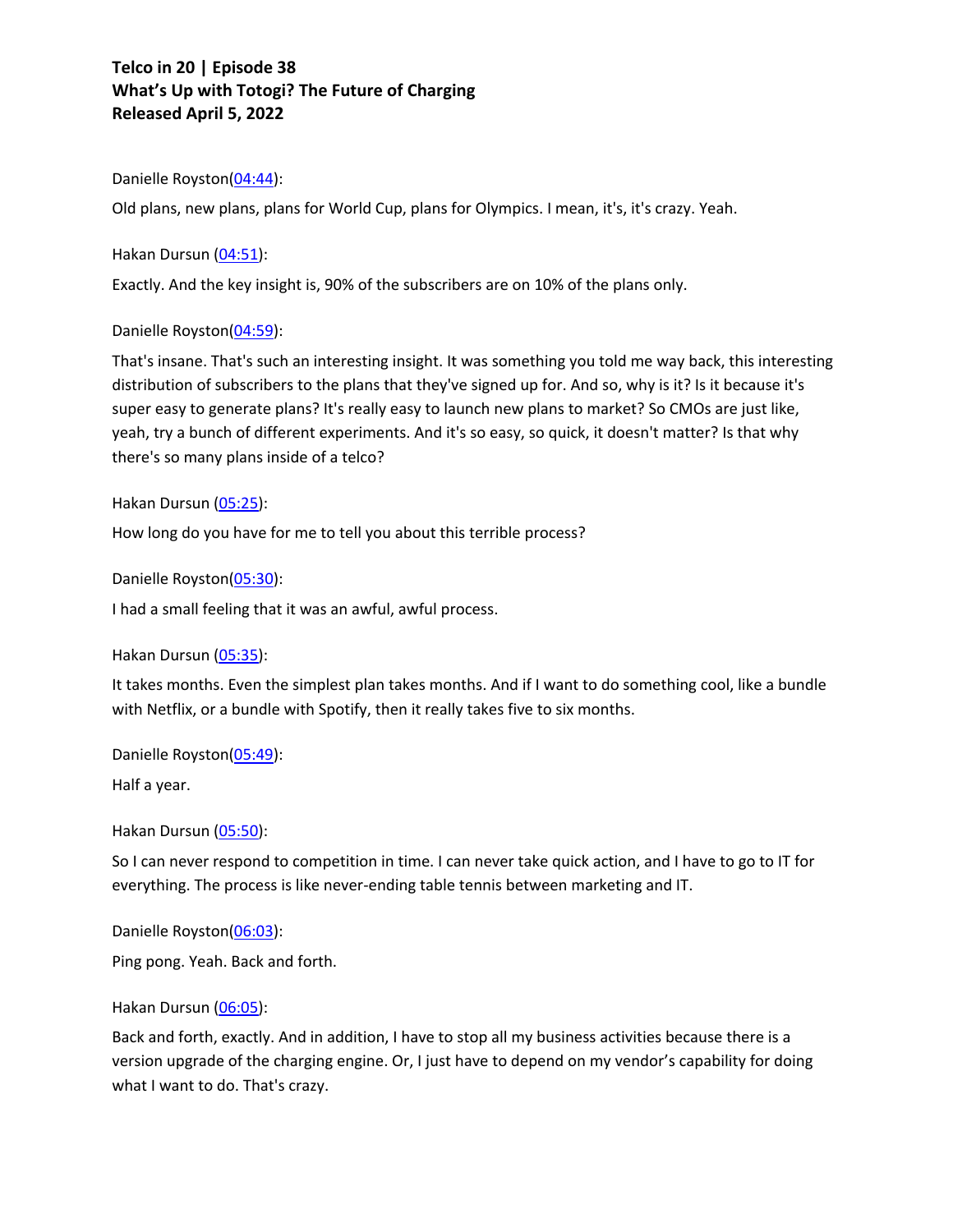## Danielle Royston(06:21):

Yeah. I imagine this is one of the just massive pain points inside of a telco. And so, I think that's just terrible. Like, that's just a terrible business existence hanging on the CMO's plate, the responsibility to add new adds, keep the subscribers and reduce churn, and grow ARPU – it's really hard and it's really, really slow. And so, this insight that we had where the majority of the customers have adopted a few plans, and it takes so long to get to market, I'm like, this sounds horrible, and this is a big problem that we wanna fix.

But another part of the conversation that we had was, "Hey, Hakan, obviously you guys sit there and wish for things to be better and imagine a future that could be more improved. And so, when you talk to other CMOs in the industry, what kind of ideas do you guys just organically have that you guys are just dreaming up and wish things were better? How do you guys think about and talk about that?

## Hakan Dursun (07:19):

This is definitely the biggest challenge for any telecom marketing, for delivering business results and performance. So, I think telco CMOs have tons of ideas to make this process better and to drive better business results … like letting my marketing team design their plans themselves without IT. Like, getting a plan to the market in days instead of weeks. Like designing bundles with OTTs very easily, not in five, six months. Like benchmarking and copying a telco in a different market that's performing very well.

The problem with the current design is that they are big, broad designs, and they are designed to catch lot of different people under the same umbrella. So, I think one of the key ideas is to give the power to the subscriber and to let them design their own plans. But the problem is, the subscribers don't know what they actually want or what they actually need. So that's why this self-design has never really worked well.

## Danielle Royston(08:29):

Yeah. They don't know how much data they use. They have no idea how to get it and figure it out and then ask for it.

### Hakan Dursun (08:35):

So yeah, exactly. So CMOs dream would be to build personalized plans for every single subscriber in their database, which means like, 51-million subscribers. And how would you do that? Because we cannot even manage thousands of plans, which is much, much less than 51 million.

Danielle Royston(08:54):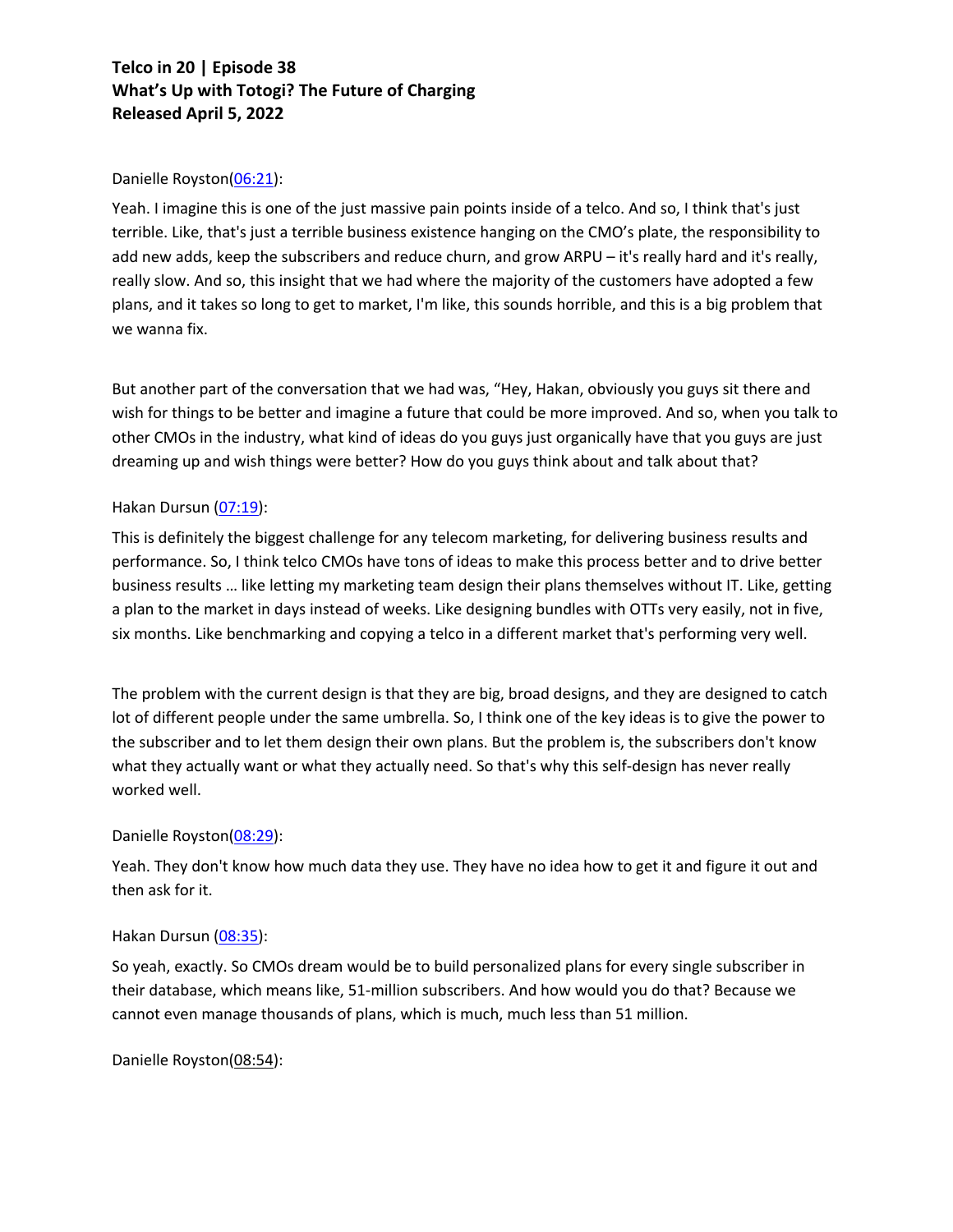It seems like this impossible thing. And I think that's almost true in every industry, the idea of, well, if I could market to the individual person, they would be happier. Cause it's exactly what they need. And so, this is what we're trying to drive with Totogi. I think the exciting thing, when you and I first talked, I guess it was about 18 months ago, and I told you what I was trying to do with Totogi, I think you were like, "wow, that would be amazing."

## Hakan Dursun (09:19):

Knowing that you could do this with Totogi, and it was definitely one of the first things we discussed, you and me way back in 2020, that really got me very excited as a CMO, what you were talking about doing. And I thought back then, if we are successful with what we are doing at Totogi, every telco in the world is going to want to buy this system. And this is going to change the telecom industry.

## Danielle Royston(09:46):

And that's what we're trying to do. We're trying to change telco, not just for the telcos. Some people are like, "ARPU will continue to just kind of be eroded by the OTT players or by the public cloud providers." And I'm like, no, it's not. We have this huge opportunity. Not only that, we're gonna make it great for subscribers and I totally believe that.

## Hakan Dursun (10:06):

We will. We will. So now, I want you, DR, to tell everyone what you told me that was so amazing about the Totogi system.

### Danielle Royston(10:14):

The way I sold you and convinced you, don't become another executive at a telco, but come join a crazy girl on the crazy software side? So, yeah.

Hakan Dursun (10:22):

Yes, exactly.

## Danielle Royston(10:23):

So, let me tell you what I think is so amazing about what we're building with the Totogi charging system. I don't think I'm gonna surprise anyone by saying it has to do with the public cloud. I'm the public cloud evangelist. I talk about that all the time, but it is such an enabling technology, and it's not just about the servers, and it's not just about the infrastructure. But really what it is, is that three, best tech companies in the world have built this software that they've used in their own businesses to hyper-target people and grow their customers, and know how to filter through internet planetary-size data sets to target people. And now, they let any software company, like Totogi, use it for themselves, and we get to pay for it by the use. And not only us, telco companies can do that.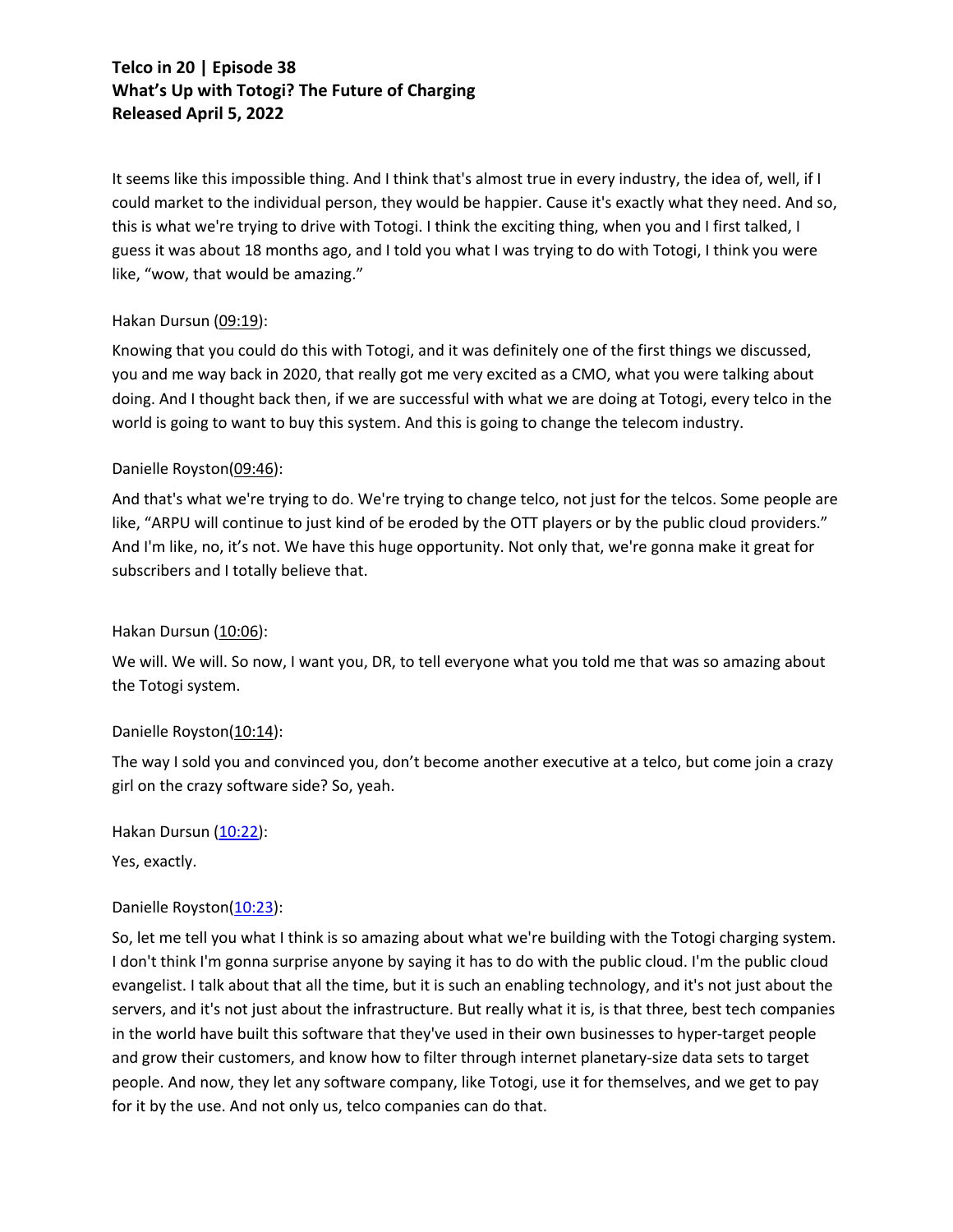## Danielle Royston(11:17):

And so we think this is a huge, big idea. It's not about the storage and the compute and the chips or the data center – all of that is extra. But it really is about the software. So, I think we're standing on their shoulders, and we would not be able to do what we're doing without them. And it's amazing. And so that's a great foundation. I think number two, and this is where it gets really exciting, is the machine learning and AI, which again, battle tested by the three best companies in the world from a technology perspective, to help us figure out how to auto-detect a subscriber that could spend more, or see the signals because we've seen the patterns on how a subscriber is gonna churn, and intercept it. And do new experiments to try to capture new subscribers that might be coming into your telco, might be considering your network.

## Danielle Royston(12:06):

And then not just recommended it. There's a lot of systems out there that'll say, "hey, we make this recommendation." By the time you get it from the recommendation, out of analytics, from the marketing team, into the systems of action, where you can actually change the plan or pitch the subscriber when they're leaving ... the big difference with our system, you can automatically implement it. Not only at a touch of a button, which depends on a human to push that button, but you can do it with an API call automatically, automatically detect it.

And so, this is our view of charging. It's API-based. You can program with this, you can ask the system, "what's the churn propensity of this particular subscriber," or "what's the recommended plan given the situation?" They've had an outage or a series of bad experiences with our network, what can we do? And we use the word "charger" because that is the space that we play in, but it's not just a plan design system and a charging engine like everyone else's commodity charger that exists today. It's a whole new way of doing charging. And I'm gonna say it, I think it's gonna help telcos double their ARPU. And people laugh at me all the time. You just laughed. People laugh because it's insane. And I'm like, I honestly believe this is what we're trying to go do.

### Hakan Dursun (13:21):

No, that's great. How long will it take this system to make these recommendations? Is it four weeks, six weeks?

### Danielle Royston(13:27):

Minutes, Hakan. Like, instantly. I literally think the biggest problem that we have with our system will be getting marketers, people that would've been in your organization previously, to trust the system, trust the recommendations, and go ahead and push the button. Say yes, go ahead and shoot out all of these offers to all of these potential churning, porting-out subscribers, and intercept them. Or, we really do believe it's not gonna erode customer loyalty or their perception of our telco if we send out these offers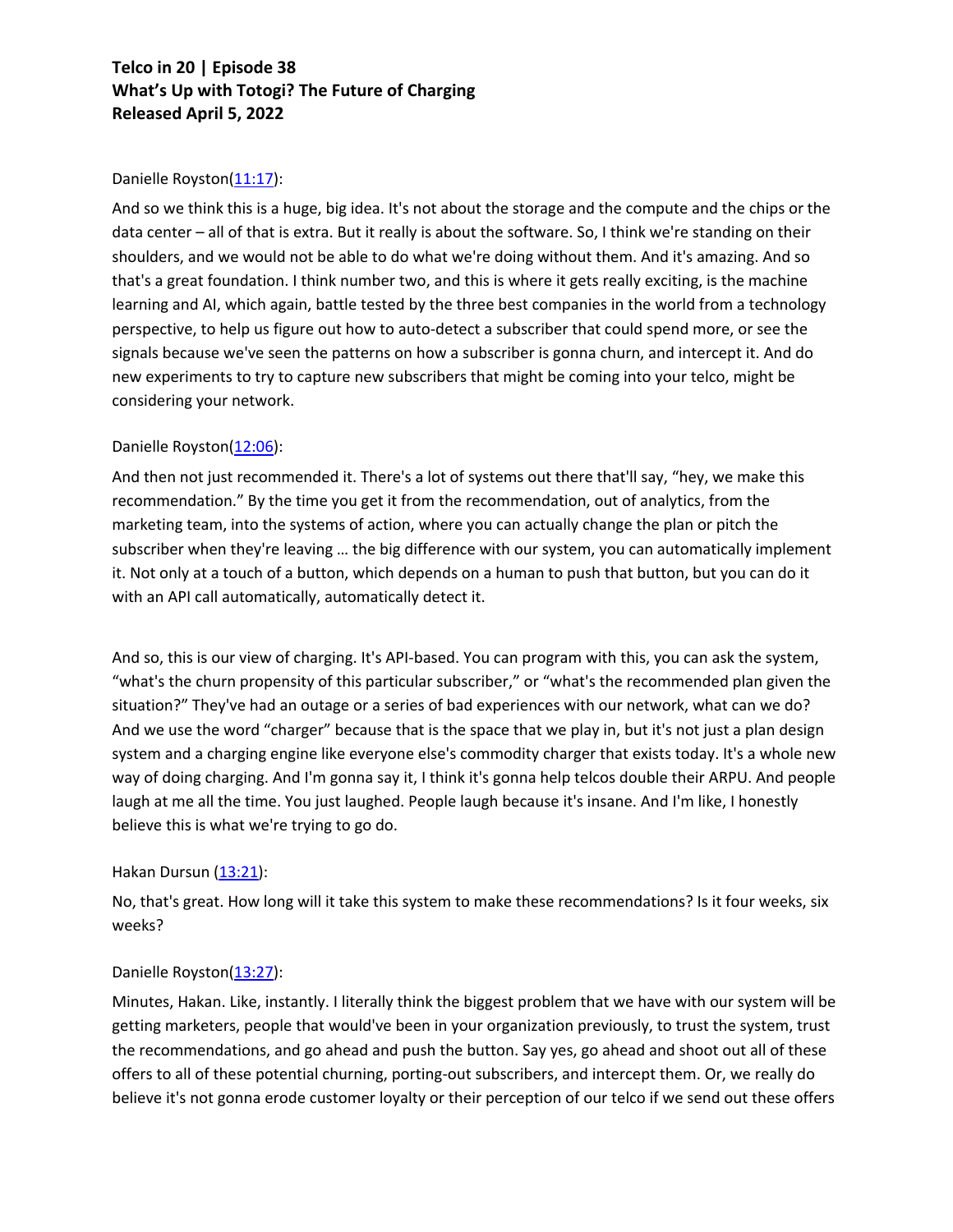to increase their ARPU. We think these designs will be better. They'll be designed by the machines, and not the humans. And that's a big, big change in our industry. And I think that'll be scary for a lot of marketing departments to kind of go in autopilot mode, and not be hand-designing these plans. And I think it's gonna be different. So they're gonna love the speed, but they're gonna be scared. And so, they're just gonna have to experiment in small batches and learn to trust it. When it starts working, it's gonna be like a hockey stick. It's gonna be fricking amazing.

### Hakan Dursun (14:27):

Wow. Do I need to get these recommendations implemented by IT every time?

## Danielle Royston(14:32):

This is so awesome. No, you don't need IT. That ping-pong game that you were talking about … we went and talked to a bunch of marketers and asked them about their biggest frustrations, and chargers are mostly sold through IT departments. They're not sold to marketing. Marketing's like, "my job depends on the charger and being able to design plans very quickly, but all of the charging companies are mostly selling through the IT departments cuz it's a technical sale." And so, we've built our system so that marketing teams can do it themselves. And even better, there's an API that you can start to put where you need to make these decisions and can do it automatically for the marketers. So ,dynamically building plans, automatically offering them to subscribers, subscribers will be accepting them, and it goes in the charger, and you can do it in whatever system we wanna do this. It could be in the retail point of sale on a kiosk. It could be on the mobile phone. It could be on the website. It could be in the call center when someone's having a problem. Boom, boom, boom. Super, super easy.

### Hakan Dursun (15:34):

No, that's great. So let me summarize. So you are achieving hyper-personalization without designing every single plan manually, and without making people design the plans themselves, and it's all algorithmic, and it's all instantly done.

## Danielle Royston(15:49):

This is all algorithmic. It's all instantly done. And I think it's gonna change telco. And I think this is the future of telco.

Hakan Dursun (15:57): It's all great.

Danielle Royston(15:58): It's amazing.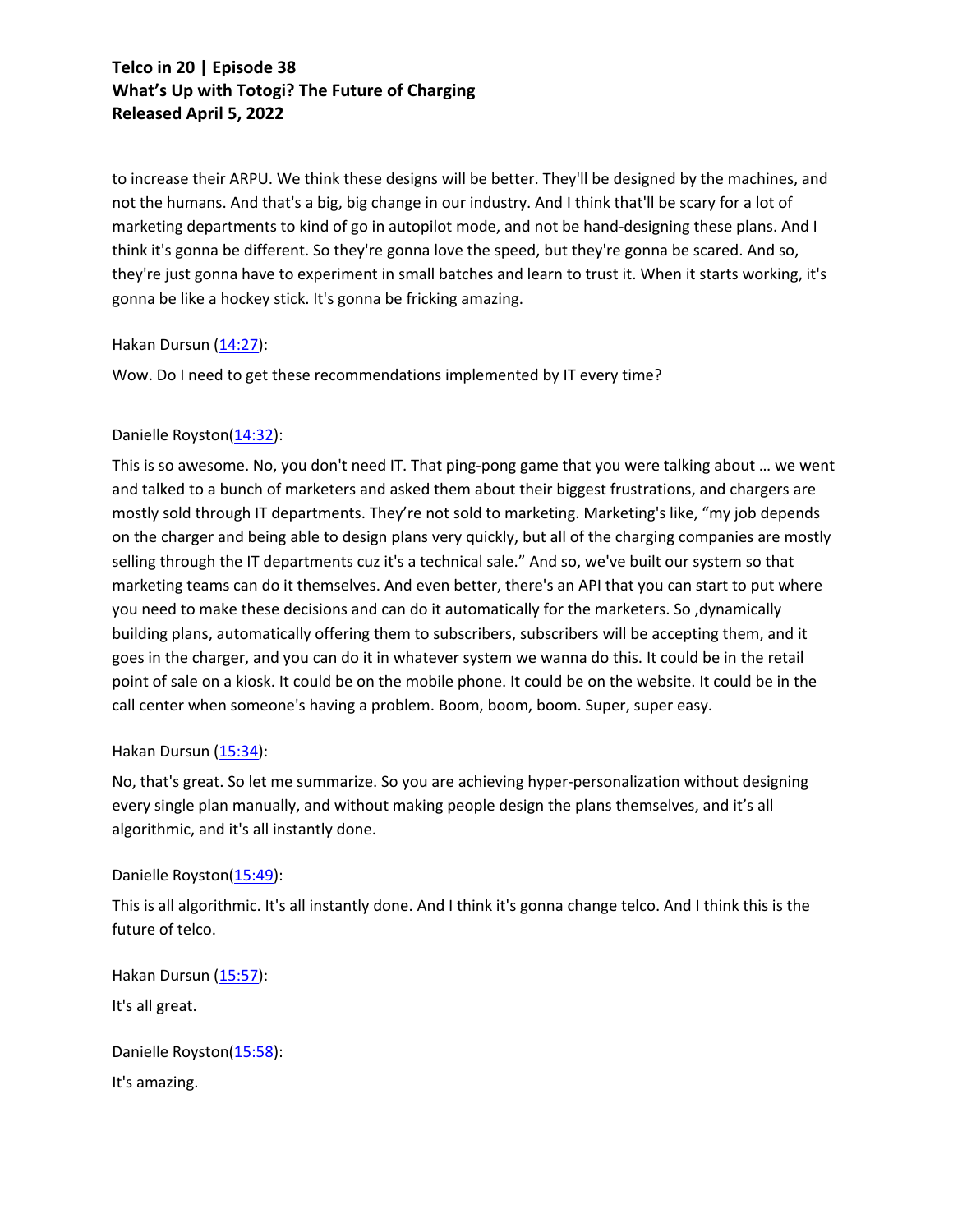Hakan Dursun (15:58):

It's amazing.

Danielle Royston(15:59):

So I think, just to channel little Jerry McGuire. I had you at "hello," right?

Hakan Dursun (16:04):

You had me at "hello."

## Danielle Royston(16:07):

I probably had you at hyper-personalization. I had you at no IT. I had you at marketing people could just design their own plans. It is an awesome little system. Everyone that sees it can't believe that it works and that it's real. And we can set up a pilot literally in a few hours. We could do it in a day. Usually the IT department and getting the network connected takes a couple weeks. But yeah, it's so amazing. And we're so proud of it. Go, Totogi!

Hakan Dursun (16:31):

It's going to change telco. Go, Totogi!

Danielle Royston(16:34):

Awesome. Well, thanks so much for spending time with me today on the podcast.

Hakan Dursun (16:37):

Thank you very much, DR.

### Danielle Royston(16:39):

Stick around, because we're ending each podcast with a Telco in 20 takeaway. I have 20 seconds to tell you something you need to know.

## Danielle Royston(16:50):

You just heard how excited Hakan is about how Totogi is changing the landscape of charging in telco. We think you're gonna become a big fan, too. If you wanna swap out your old, lame, commodity charger from the nineties, so you can drive higher customer engagement, lower churn, and grow your ARPU, then come to my webinar. We're gonna show everyone what we just talked about – how the Totogi charging system can create highly individualized plan for subscribers, and give marketing folks exactly what they need to increase their ARPU. To sign up for the webinar, head to Totogi.com. It will be held in early May and available to CSPs around the world. Join me. And if you have questions about Totogi or charging, you can also give me a call or WhatsApp me at 925-TelcoDR. As usual, follow me on Twitter at